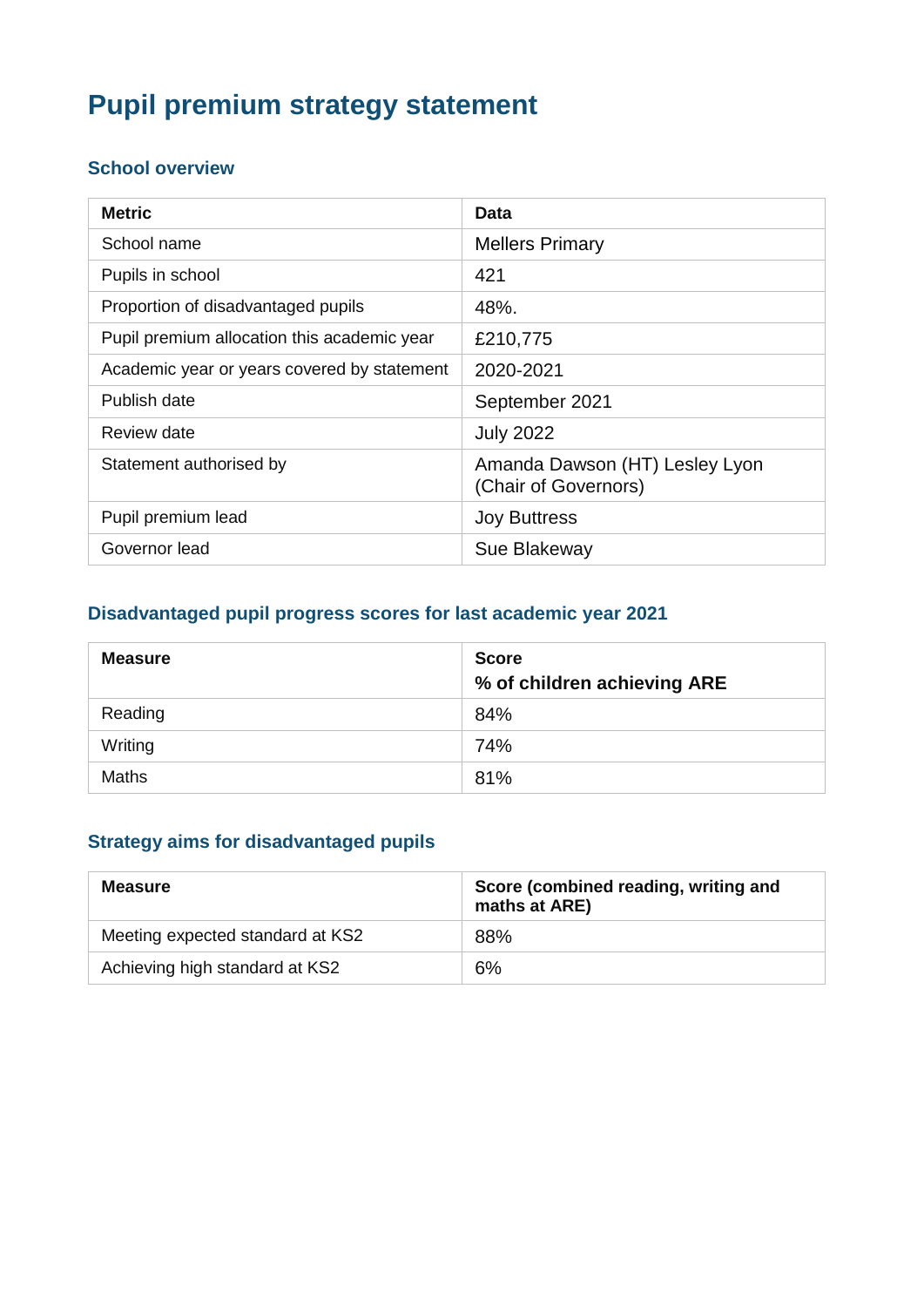## **Strategy aims for disadvantaged pupils**

| <b>Measure</b>                                   | <b>Activity</b>                                                                                                                                                                                                                                                |
|--------------------------------------------------|----------------------------------------------------------------------------------------------------------------------------------------------------------------------------------------------------------------------------------------------------------------|
| Aim 1                                            | Improve the Pupil Premium attainment in reading, writing,<br>phonics and maths so that they attain closer to their peers<br>- Year groups targets set will be tightly aligned to the<br>specific needs, sizes and multi-vulnerabilities in each Year<br>group. |
| Aim 2                                            | A group of Pupil Premium pupils to be identified to main-<br>tain or make accelerated progress to the higher level                                                                                                                                             |
| Aim <sub>3</sub>                                 | Identify gaps in learning and put measures in place follow-<br>ing COVID 19 absence - these will be identified on individ-<br>ual Intervention forms                                                                                                           |
| Aim 4                                            | Improve attendance percentages for our Pupil Premium<br>families (Action Plan 2020-2021 Priority 2, Action 2 and 3)                                                                                                                                            |
| Aim 5                                            | All Pupil Premium pupils to grow in their resilience, confi-<br>dence, and wellbeing and be able to communicate their<br>excitement about/interest in learning                                                                                                 |
| Barriers to learning these<br>priorities address | A, B, C, D, E, F, G, H (see below)                                                                                                                                                                                                                             |
| Projected spending                               | £212,561                                                                                                                                                                                                                                                       |

## **Identified Barriers to Learning**

| <b>Measure</b> | <b>Score</b>                                                                                                                                                                   |
|----------------|--------------------------------------------------------------------------------------------------------------------------------------------------------------------------------|
| A              | EAL Pupil Premium pupils make less progress in their language skills than their<br>peers                                                                                       |
| B              | Higher attaining Pupil Premium pupils make less progress in reading, writing and<br>maths than their peers                                                                     |
| C              | Lower attaining Pupil Premium pupils require additional support to ensure they<br>attain as well as their peers and make expected progress, they are vulnerable<br>learners    |
| D              | A number of Pupil Premium pupils require support due to lack of self-belief and<br>confidence in their abilities                                                               |
| E              | Children are not exposed to a wide variety of life experiences that allow them to<br>experience in context, the vocabulary required to access all aspects of the<br>curriculum |
| F              | Attendance of specific Pupil Premium families is poor and requires continuous<br>support and challenge                                                                         |
| G              | Pastoral issues for a number of our Pupil Premium pupils                                                                                                                       |
| н              | LAC or Post LAC Pupils can present as vulnerable learners                                                                                                                      |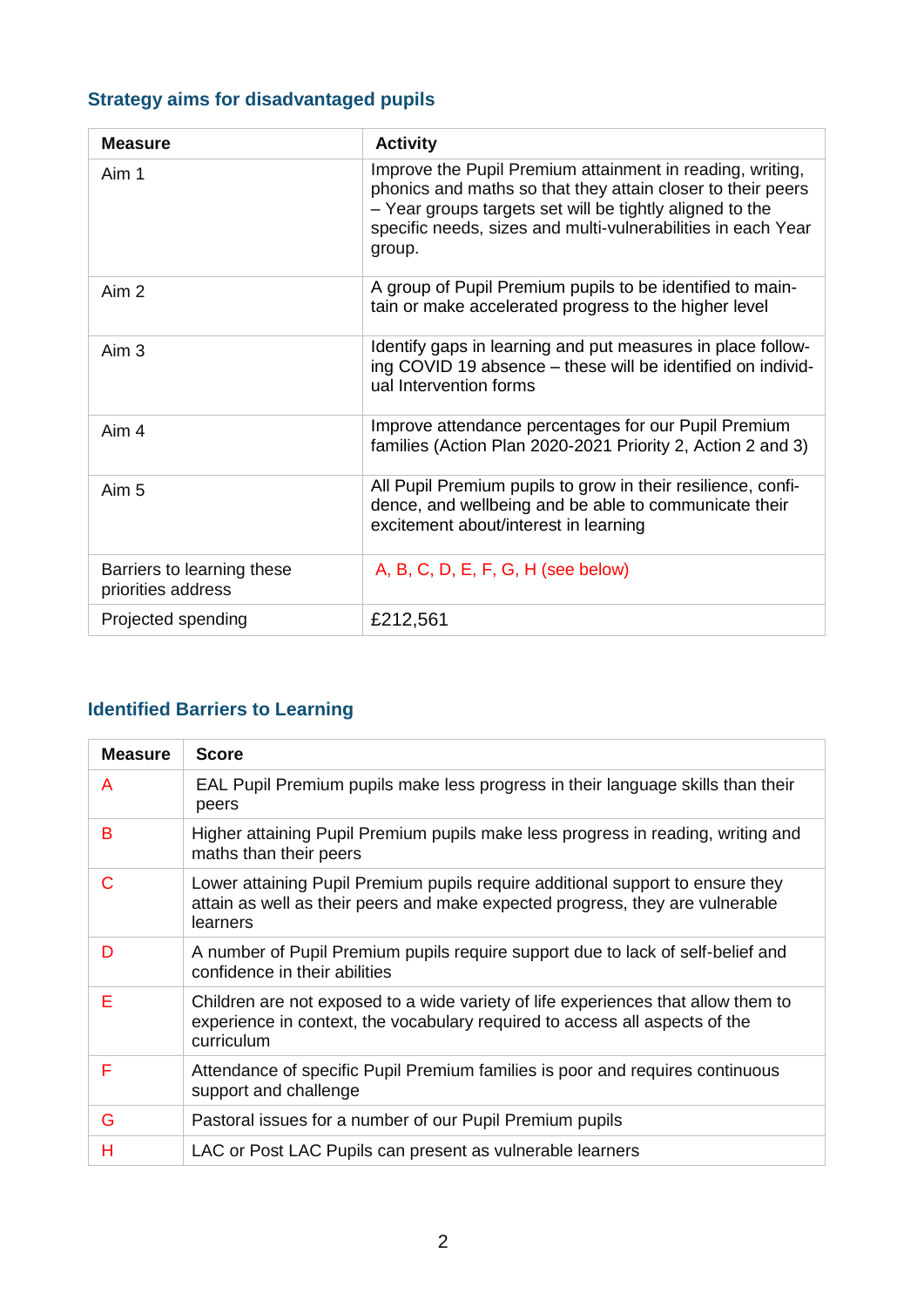| Targets for children with pupil premium 2021-2022 |            |                |                |                |                |            |                |               |            |
|---------------------------------------------------|------------|----------------|----------------|----------------|----------------|------------|----------------|---------------|------------|
|                                                   |            | <b>Reading</b> |                | <b>Writing</b> |                |            | <b>Maths</b>   |               |            |
|                                                   | $EXP +$    | <b>GD</b>      | <b>ACC</b>     | $EXP +$        | <b>GD</b>      | <b>ACC</b> | $EXP +$        | <b>GD</b>     | <b>ACC</b> |
|                                                   | <b>ATT</b> |                | <b>PRG</b>     | <b>ATT</b>     |                | <b>PRG</b> | <b>ATT</b>     |               | <b>PRG</b> |
| N <sub>2</sub>                                    |            |                |                |                |                |            |                |               |            |
| F <sub>2</sub>                                    |            |                |                |                |                |            |                |               |            |
| Y1                                                | 13         | $\mathbf{1}$   | $\overline{7}$ | 12             | $\mathbf{1}$   | 12         | 14             | $\mathcal{P}$ | 12         |
| 29 ch                                             | (45%)      | (3%)           | (24%)          | (41%)          | (3%)           | (41%)      | (48%)          | (6%)          | (41%)      |
|                                                   |            |                |                |                |                |            |                |               |            |
| <b>Y2</b>                                         | 14         | 3              | 13             | 13             | $\overline{2}$ | 11         | 16             | 3             | 9          |
| 25 ch                                             | (56%)      | (12%)          | (52%)          | (52%)          | (8%)           | (44%)      | (64%)          | (12%)         | (36%)      |
| <b>Y3</b>                                         | 15         | 4              | 9              | 15             | 4              | 10         | 15             | 4             | 11         |
| 27 ch                                             | (56%       | (15%)          | (33%)          | (56%)          | (15%)          | (37%)      | (56%)          | (15%)         | (41%)      |
|                                                   |            |                |                |                |                |            |                |               |            |
| <b>Y4</b>                                         | 21         | 4              | 10             | 19             | 3              | 12         | 19             | 3             | 10         |
| 33 ch                                             | (64%)      | (12%)          | (30%)          | (58%)          | (9%)           | (36%)      | (58%)          | (9%)          | (30%)      |
|                                                   |            |                |                |                |                |            |                |               |            |
| <b>Y5</b>                                         | 17         | 5              | 11             | 18             | 3              | 14         | 18             | 3             | 11         |
| 27 ch                                             | (63%)      | (19%)          | (5.%)          | (17%)          | (11%)          | (52%)      | $^{\circ}$ .7% | (6.6%)        | (41%       |
| Y6                                                | 25         | 4              | 20             | 23             | 4              | 25         | 25             | 5             | 18         |
| 36 ch                                             | (70%)      | (11%)          | (69%)          | (64%)          | (11%)          | (70%)      | (70%)          | 14%           | 50%        |
|                                                   |            |                |                |                |                |            |                |               |            |

#### **Targets set for Pupil Premium pupils 2020-2021**

EYFS targets are not yet in SIMS.

Y1 progress has four steps as expected if still within the EYFS due to cross over of curriculum.

## **Teaching priorities for current academic year**

| <b>Measure</b>                                                                                                              | <b>Activity</b>                                                                                                                                                                                                                                                                                                                                                                                                                                                                                                                                                                                                                                                                                                                                                                                                                  |
|-----------------------------------------------------------------------------------------------------------------------------|----------------------------------------------------------------------------------------------------------------------------------------------------------------------------------------------------------------------------------------------------------------------------------------------------------------------------------------------------------------------------------------------------------------------------------------------------------------------------------------------------------------------------------------------------------------------------------------------------------------------------------------------------------------------------------------------------------------------------------------------------------------------------------------------------------------------------------|
| To ensure each child makes<br>accelerated progress this year,<br>meeting and achieving<br>aspirational end of year targets. | Children resume learning the curriculum in line with<br>$\bullet$<br>DfE guidance, including the blend of classroom<br>teaching and, where necessary, remote education<br>Set aspirational end of key stage/cohort/class/<br>$\bullet$<br>group targets for children at the expected standard<br>and greater depth for reading, writing and maths<br>Access coaching and/or coach others to impact<br>on high quality teaching<br>Evaluate catch up provision to ensure it is meet-<br>ing the needs of children and for impact<br>Support children to settle back into expected<br>routines and re-establish positive learning behav-<br>jours and attitudes<br>Address identified and specific issues related to<br>special educational needs, disabilities, health, care<br>and well-being for particular groups of children. |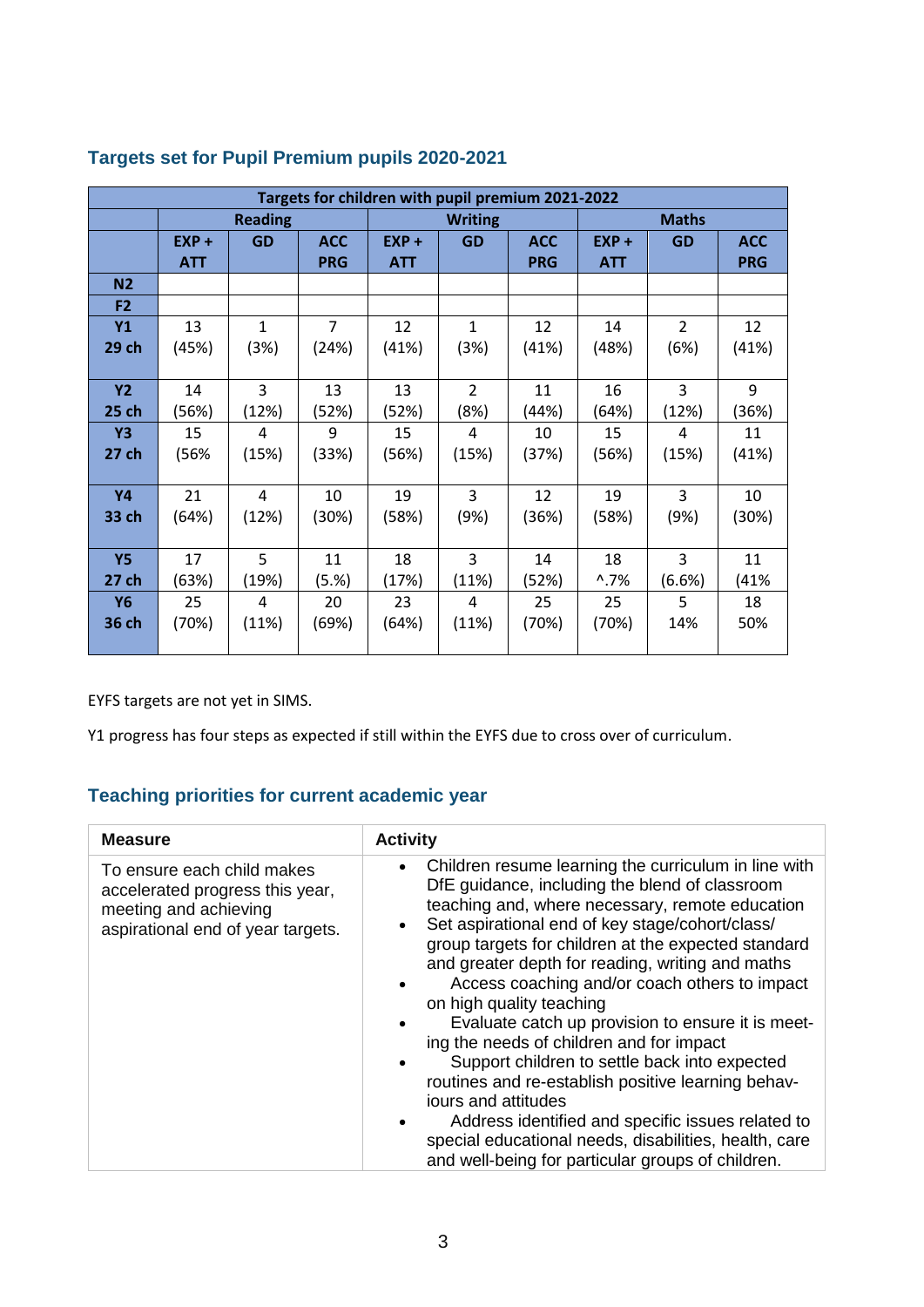|                                                                 | Establish and follow appropriate systems for<br>CPD/communications                                                                                                                                                                                                                                                                                                           |
|-----------------------------------------------------------------|------------------------------------------------------------------------------------------------------------------------------------------------------------------------------------------------------------------------------------------------------------------------------------------------------------------------------------------------------------------------------|
| To integrate the deaf provision<br>into Mellers Primary School. | Whole school training in deaf provision, training in British<br>sign language.                                                                                                                                                                                                                                                                                               |
| To ensure own welfare and<br>wellbeing are being supported.     | Prioritise self-care<br>Identify own pattern of working so can be "at your<br>best" more of the time<br>Contribute to school's vision for welfare and<br>well-being for adults<br>Be clear on what is meant by welfare and well-<br>being<br>Support colleagues to reflect on their wellbeing<br>and make changes if needed<br>Support development of and attend supervision |

# **Targeted academic support for current academic year**

| Inter-                                               | <b>Cost</b> | <b>Impact</b>                                                                                                                                                                                                                                                                  |
|------------------------------------------------------|-------------|--------------------------------------------------------------------------------------------------------------------------------------------------------------------------------------------------------------------------------------------------------------------------------|
| ven-                                                 |             |                                                                                                                                                                                                                                                                                |
| tion                                                 |             |                                                                                                                                                                                                                                                                                |
| Place 2 Be counselling service                       | £29,578     | Place 2 Be impact report shows that coun-<br>selling, when part of a wider support pack-<br>age for vulnerable pupils (often in conjunc-<br>tion with parent counselling), enables pu-<br>pils to access the curriculum and make<br>progress                                   |
| Reading recovery x 2 teachers                        | £66,807     | Accelerates reading progress of Y1 and Y2<br>pupils, see Reading Recovery impact re-<br>port                                                                                                                                                                                   |
| Reading recovery resources and<br>reading volunteers | £2,000      | Reading resources and support to help<br>accelerate reading progress                                                                                                                                                                                                           |
| 1 Learning mentor & 1 TA support                     | £55,441     | Working with pupils identified as having<br>emotional and behavioural difficulties to<br>reintegrate them back into the classroom<br>and support them to make progress                                                                                                         |
| In Harmony music project                             | £12,320     | Every child in Key Stage Two learns to<br>play a trumpet or trombone, and by the<br>time our pupils leave us at the end of Year<br>6, every child has gained an accredited<br>music qualification. Most children have<br>gained either a grade 1,2 or 3 ABRSM cer-<br>tificate |
| Subsidised enrichment activities                     | £5000       | School supports the most vulnerable FSM<br>pupils to access whole school residential<br>visits, topic-related visits, theatre and mu-<br>sical performance visits                                                                                                              |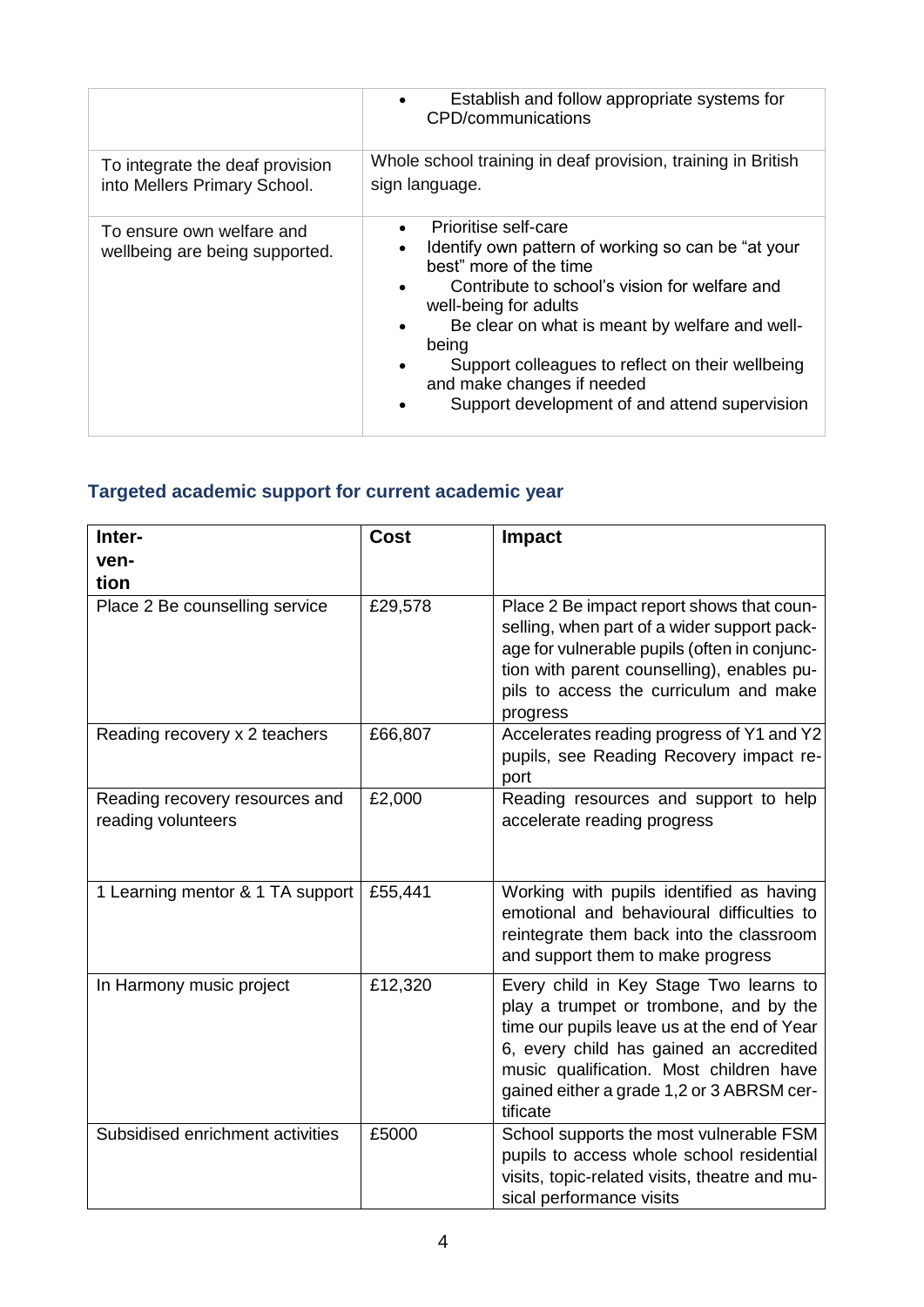| <b>Staff Training</b>    | £4000    | Staff regularly access training, including<br>leadership, phonics, safeguarding, core<br>subjects |
|--------------------------|----------|---------------------------------------------------------------------------------------------------|
| <b>Total expenditure</b> | £175,146 |                                                                                                   |

## **Wider strategies for current academic year**

| Family support worker<br>Subsidised breakfast club | £31,415<br>£4,000 | Works with multiple agencies, through safe-<br>guarding and SEND to support parents, with a<br>particular focus on: attendance, parenting<br>courses to raise aspiration, SEND, FSM, home<br>visits. She has supported some of our most<br>'hard to reach' parents and this has had a sig-<br>nificant impact on particular pupils' attendance<br>and therefore, attainment and progress.<br>We offer free breakfast club places to our most<br>vulnerable pupils and families in order to guar-<br>antee a good start to the day. Breakfast each<br>day includes hot food options (beans, sausages, |
|----------------------------------------------------|-------------------|------------------------------------------------------------------------------------------------------------------------------------------------------------------------------------------------------------------------------------------------------------------------------------------------------------------------------------------------------------------------------------------------------------------------------------------------------------------------------------------------------------------------------------------------------------------------------------------------------|
|                                                    |                   | hash browns) in addition to toast, cereal, fruit<br>etc.                                                                                                                                                                                                                                                                                                                                                                                                                                                                                                                                             |
| <b>Minibus</b>                                     | £2000             | Our minibus is used for local visits to enrich the<br>cultural experiences of our pupils.                                                                                                                                                                                                                                                                                                                                                                                                                                                                                                            |
| <b>Total expenditure</b>                           | £37,415           |                                                                                                                                                                                                                                                                                                                                                                                                                                                                                                                                                                                                      |

# **Monitoring and Impact**

| Area             | <b>Monitoring</b>                                                                               | <b>Impact</b>                                                                                                     |
|------------------|-------------------------------------------------------------------------------------------------|-------------------------------------------------------------------------------------------------------------------|
| Teaching         | <b>Appraisal Cycle Observations</b><br>(Oct 2020/Feb 2021)<br>CPD TA observations (Feb<br>2021) | Teaching will be at least 'good'<br>Teaching support and<br>interventions will be effective<br>and progress noted |
|                  | Ongoing monitoring linked to<br>action plan                                                     | Children meet targets (see<br>above)                                                                              |
| Wider strategies | Monthly monitoring of<br>attendance                                                             | Pupil Premium attendance is at<br>least $96\%+$                                                                   |
|                  | Pupil premium structured<br>conversations, and pupil<br>interviews.                             | Full parental engagement in<br>children's learning.                                                               |
|                  |                                                                                                 | Pupil premium children<br>accessing the same<br>opportunities as their peers.                                     |